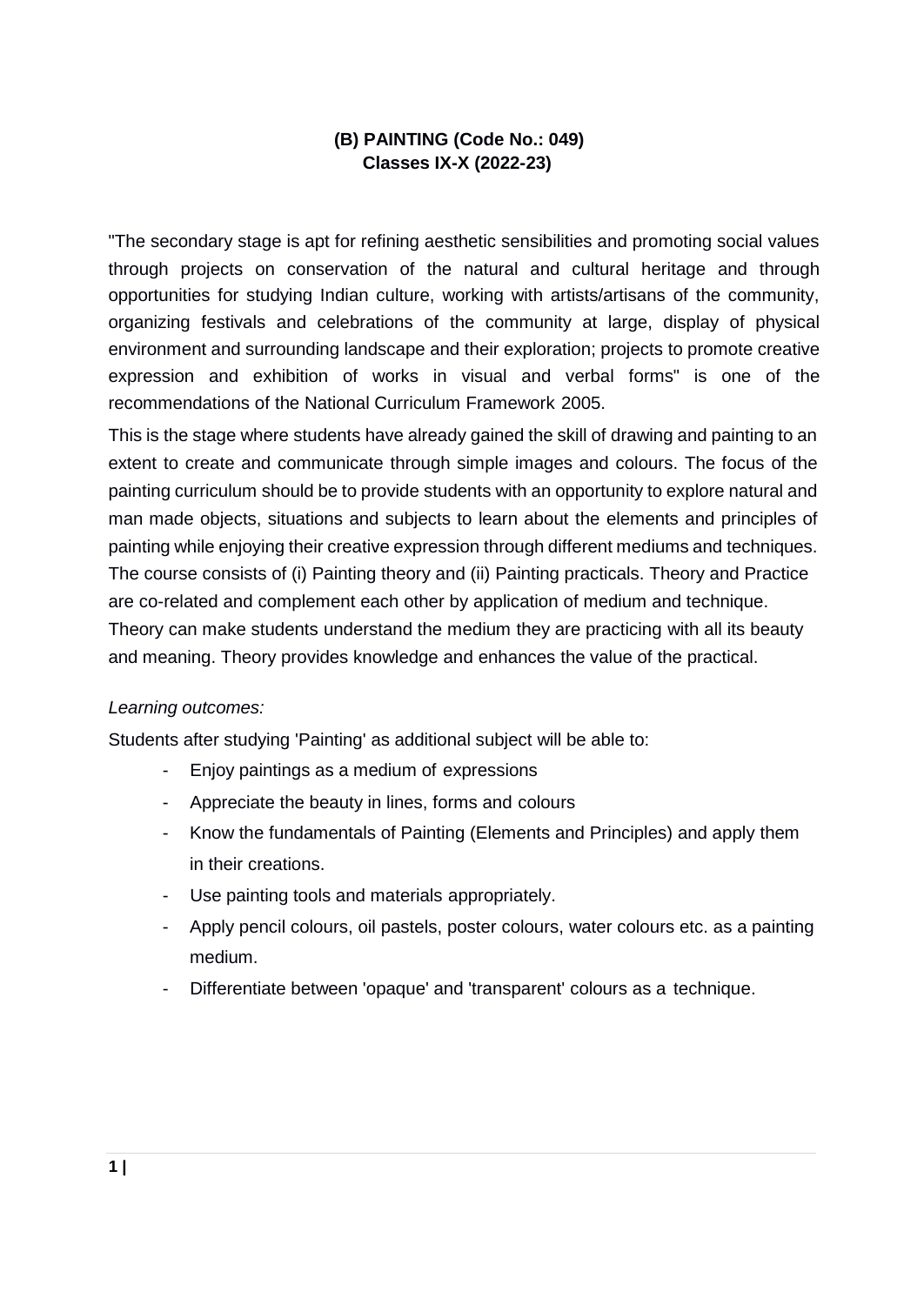- Refine memory and observation power through study / still life and painting composition.
- Maintain his/her painting tools, materials appropriately.
- Display his/her paintings aesthetically and will learn to store them.
- Apply the artistic skills of composition in day-to-day life at home and in the school.

Suggested Teaching Learning Strategies - IX :

- i. Still Life (Study of simple objects) Study of a group of two or three objects from a fixed point of view in colours. Group may include vegetables, fruits, foliage, book, drapery, and simple objects of daily use.
- ii. Simple compositions based on any one form of Folk Art such as Madhubani, Warli, Alpana, Rangoli, Mandana etc.
- iii. Field visits to Art Galleries, Museum/s, National Bal Bhawan or similar organisations, Artist's studios or Artisan's workshops etc.
- iv. Sketches from Life and Nature in pencil and ink.
- v. Teacher can tell story of Indian Art in a story telling manner. This can also be audio/video recorded and shared with students.
- vi. Display of reproductions of master's work in school corridors.
- vii. Submission of portfolio consisting of six ( 3 Still Life and 3 Composition) selected works done during the year.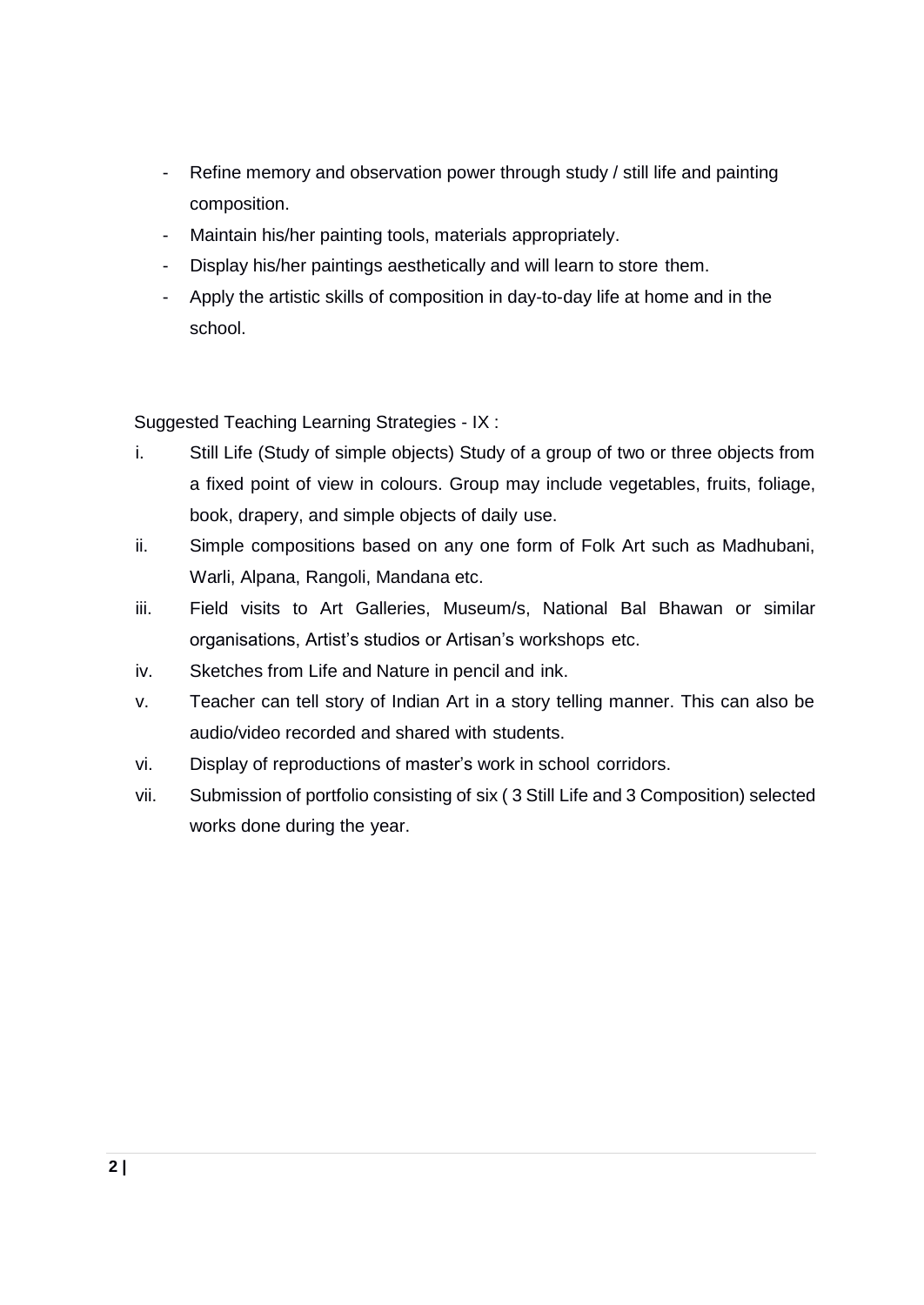# **(B) PAINTING Theory Code No.: 049 Class IX**

| Time allowed: 3 hours                                                            | <b>Maximum Marks: 30</b> |
|----------------------------------------------------------------------------------|--------------------------|
| UNIT- I: Fundamentals of Visual Arts (The Elements)                              | 10 Marks                 |
| <b>UNIT-II: Methods and Materials of Painting</b>                                | 10 Marks                 |
| Understanding and appropriate use of:                                            |                          |
| (i) Tools,                                                                       |                          |
| (ii) Painting Materials - Poster Colours, Water Colours, Oil Pastels and Pencils |                          |
| <b>UNIT-III: Story of Indian Art</b>                                             | 10 Marks                 |
| (i) Appreciation of Indian Art covering selected paintings, sculptures           |                          |
| and architectural glimpses:                                                      |                          |
| a) Paintings :                                                                   |                          |
| (i) Ulizard's Dance (Bhimbethaka)                                                |                          |
| b) Sculptures                                                                    |                          |
| (i) Yaksha – Yakshi at R.B.I. New Delhi(done by Ramkinker Vaij)                  |                          |
| C) Architecture                                                                  |                          |
| (i) Sun Temple (Konark, Odisha)                                                  |                          |
| (ii) Indian Folk Art - Paintings                                                 |                          |
| (Floor decoration) Alpana, Rangoli and Mandana                                   |                          |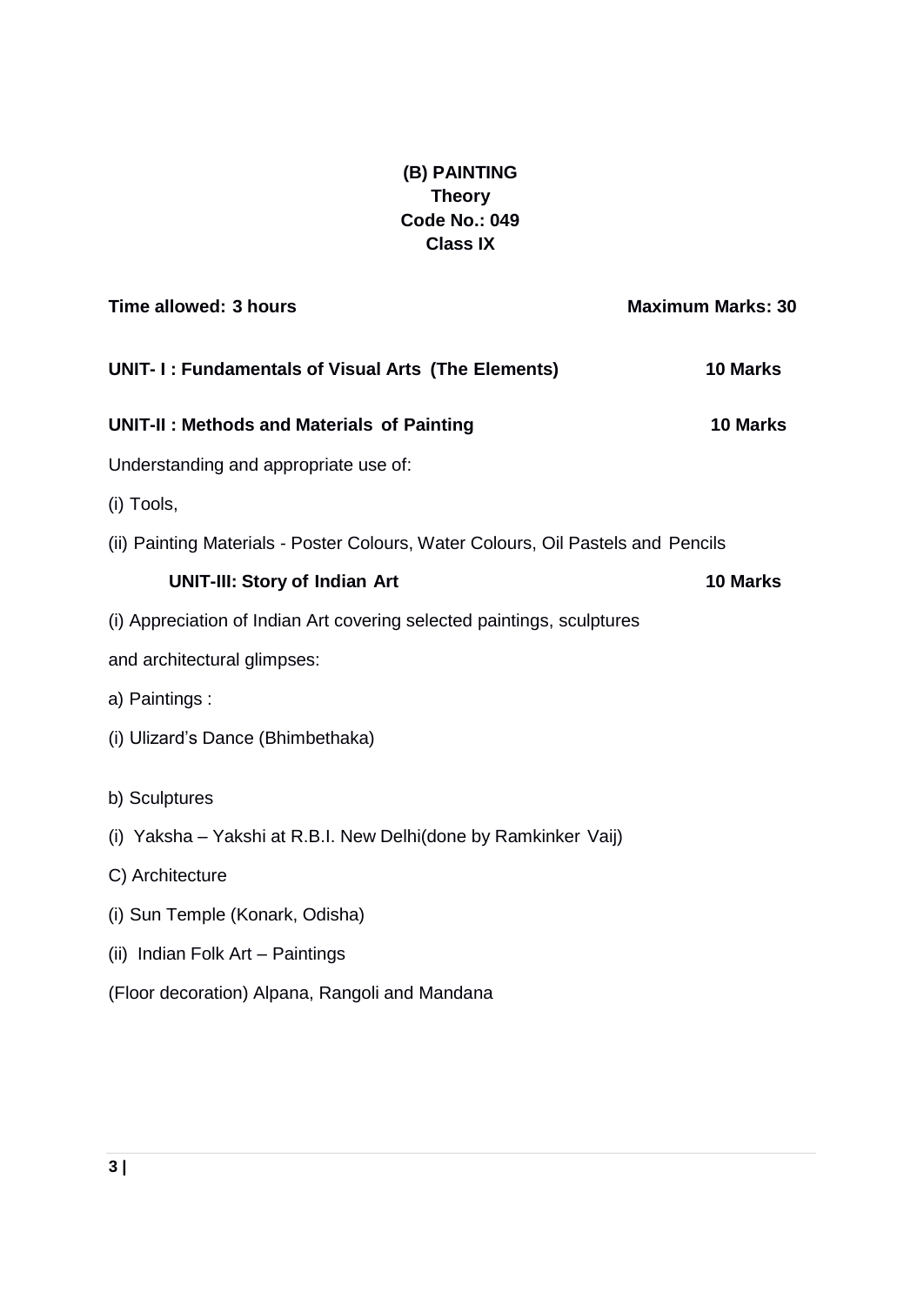# **Practical**

| Time allowed: 3 hours                                                           | <b>Maximum Marks: 70</b> |
|---------------------------------------------------------------------------------|--------------------------|
| <b>Assessment for Practical:</b>                                                | 50 marks                 |
| <b>Still Life</b>                                                               |                          |
| (a) Accurate drawing with proper composition of objects.                        | 15 marks                 |
| (b) Compositional arrangement with due emphasis on the subject-matter.          | 15 marks                 |
| (c) Treatment of medium with an appropriate colour scheme in still life.        | 10 marks                 |
| (d) Originality, creativity and overall expression.                             | 10 marks                 |
| <b>Internal Assessment:</b>                                                     | 20 marks                 |
| It includes                                                                     |                          |
| (i) Periodic Tests -there will be three periodic tests in a year, out which the | 10 marks                 |
| best two will be assessed.                                                      |                          |
| (ii) Portfolio - Portfolio will consist of 10 best work of sketches, still life | 10 marks                 |
| and painting compositions done during the year.                                 |                          |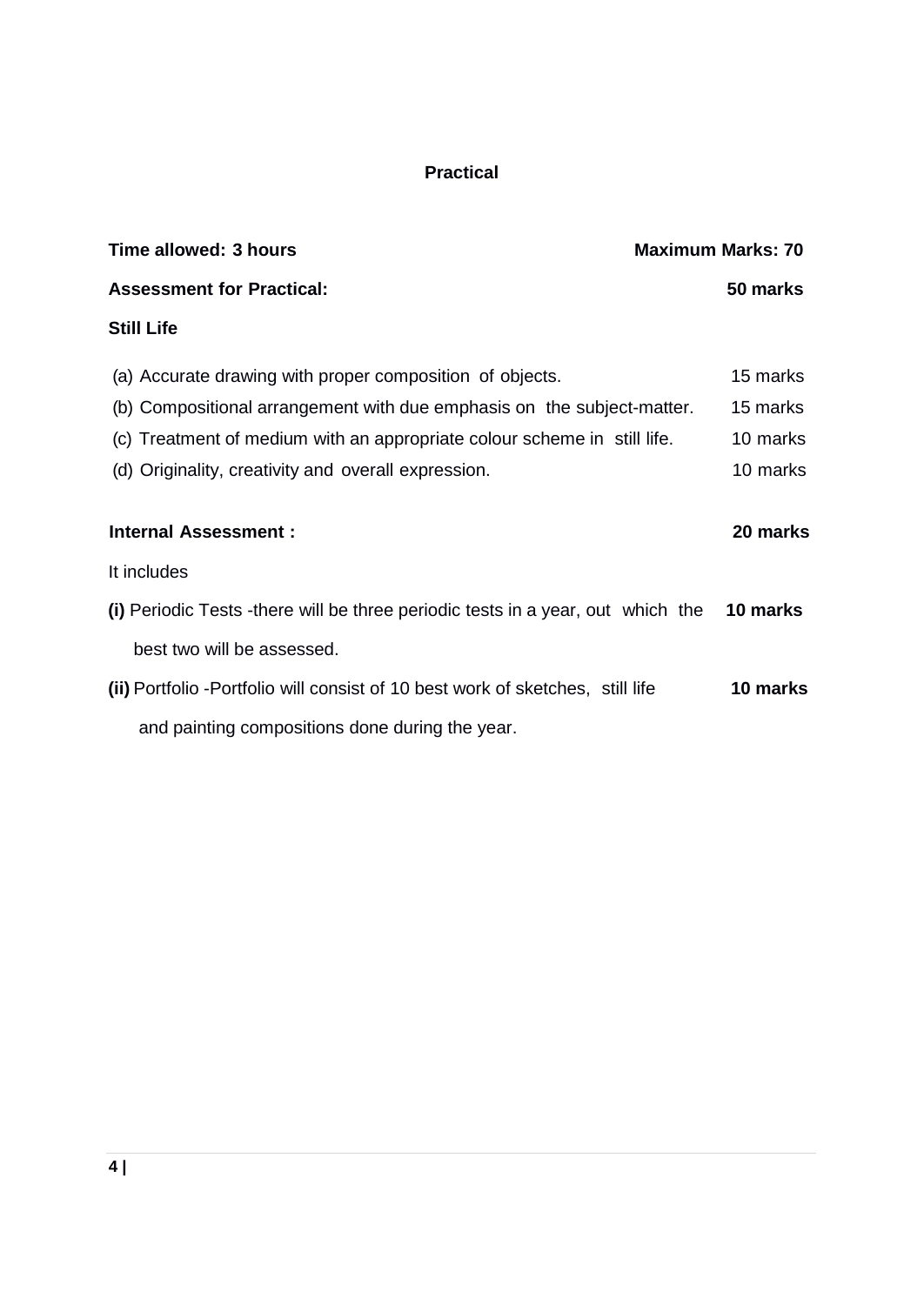**(B) PAINTING Theory Code No.: 049 Class - X**

**Time allowed: 3 hours Maximum Marks: 30 UNIT- I : Fundamentals of Visual Arts 10 Marks (The Elements and Principals)**

**UNIT-II : Methods and Materials of Painting 10 Marks**

Understanding and appropriate use of:

(i) Tools

(ii) Painting Materials - Poster Colours, Water Colours, Oil Pastels and Pencils

**UNIT-III: Story of Indian Art 10 Marks** (i) Appreciation of Indian Art covering selected paintings, sculptures and architectural glimpses.

- (a) Paintings (i) Bodhisattava Padmapani (Ajanta)
- (b) Sculpture (i) Ashokan Lion capital (Mauryan Period)
- ( c) Architecture (i) Kailashnatha Temple, (Ellora, Maharashtra)
- (ii) Indian Folk Art Paintings: Madhubani and Warli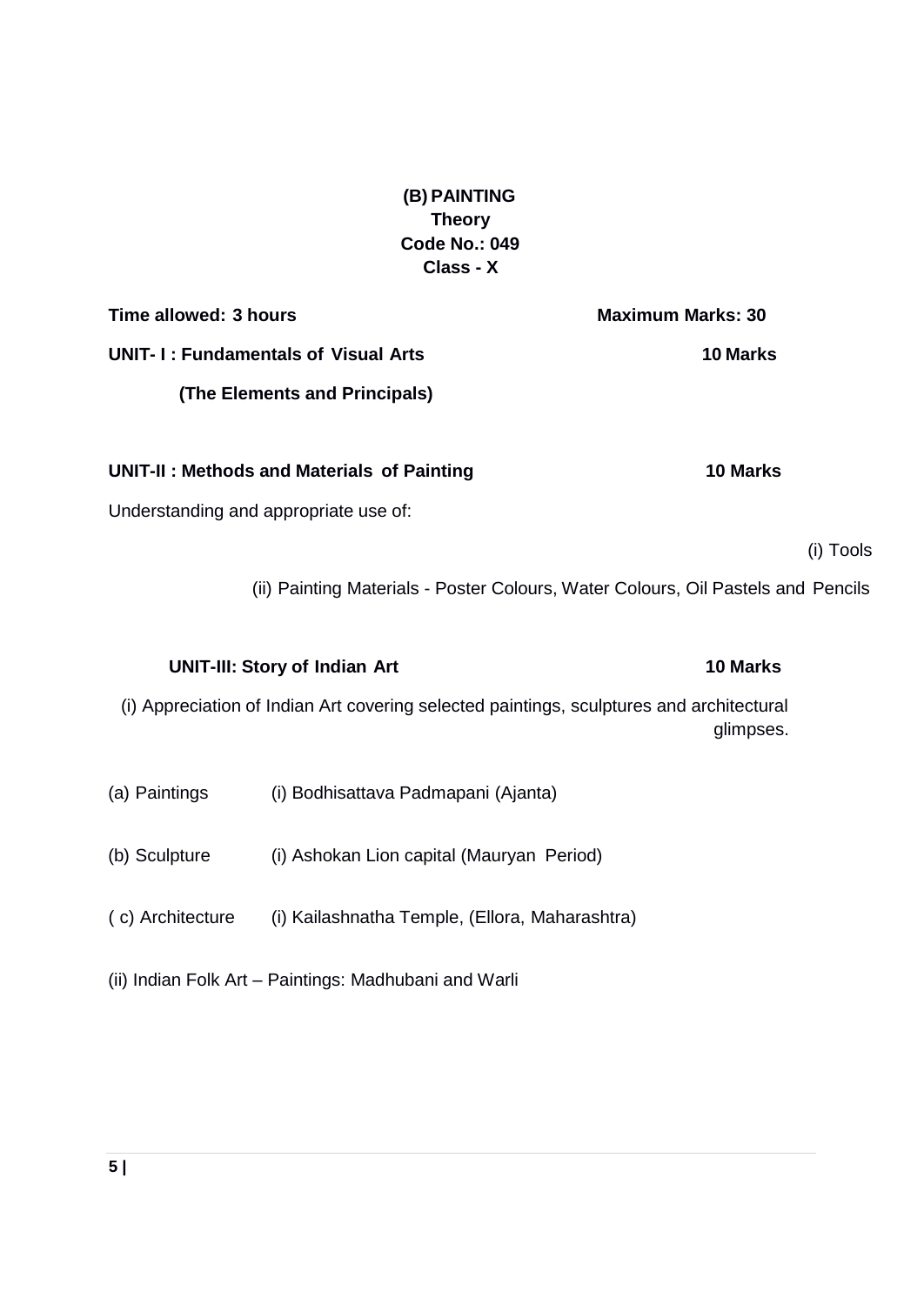## **Practical**

## **Time allowed: 3 hours Maximum Marks: 70**

## **External Assessment for Practical 50 marks**

## **Painting-Composition**

Painting from Memory – Simple composition in water/poster/pastel colours on given subjects based on sketching from life and nature. It may also be in abstract/semiabstract/folk art forms.

| a) | Compositional-arrangement including emphasis on the subject | 15 marks |
|----|-------------------------------------------------------------|----------|
| b) | Treatment of media with an appropriate colour scheme        | 15 marks |
| C) | Originality and creativity                                  | 10 marks |
| d) | Overall impression                                          | 10 marks |

### **Internal Assessment : 20 marks**

It includes;

- (i) **Periodic Tests** -there will be three periodic tests in a year, out which 10 marks the best two will be assessed.
- (ii) **Project work**  Portfolio will consist of 10 best work of colour sketches, 10 marks Painting compositions in water colors, poster colors, oil pastels and in pencil colors done during the year.

**6 |**